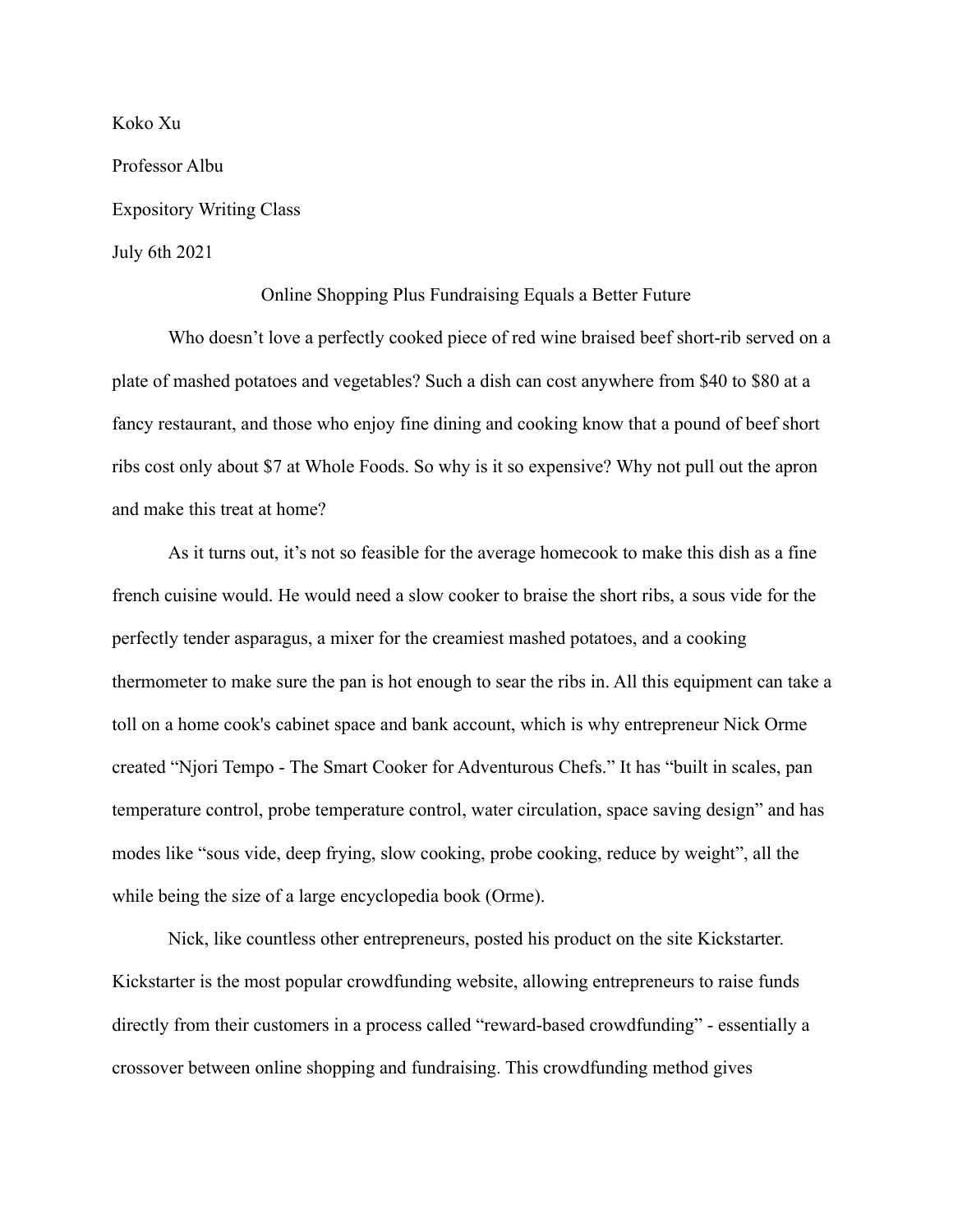entrepreneurs the money to build their companies, and gives fans of the project the chance to be the first ones to experience the product. In Nick's case, fans of his smart cooker only need to pledge \$319 to receive the first Njori Tempo by February of 2022 (Orme).

In recent years, crowdfunding has grown in popularity for hardtech startups as a means of "bootstrapping" - building and growing one's company without venture capital investments. Researchers Jermain Kaminski, Christian Hopp, and Tereza Tykvová at Aachen University in Germany, however, believe that crowdfunding has even more benefits for entrepreneurs, customers, investors, and even the future wellbeing of human society. Kaminski and company conducted a study to find out the relationship between crowdfunding and venture capital investments. For those unfamiliar, venture capital is a form of investment that focuses on earlier stage startups. A major problem in the world of venture capital, says Kaminski, is that "predicting the success of hitherto unseen products and technologies is fraught with ambiguity and uncertainty." (Kaminski). This is true, as "about three-quarters of venture-backed firms in the US don't return the investors' capital", Deborah Gage writes in The Wall Street Journal. Because of this high risk, any predictor of success in the world of venture capital are highly valuable. Kaminski believes that crowdfunding is one such predictor.

Kaminksi has a deep understanding of the field, being the founder of Aachen Machine Learning Meetup and the co-founder of Moviegalaxies. He also received a PhD in Economics at Witten University, and was a visiting PhD student at MIT. In their study, Kaminski and company found 77,654 successfully funded projects on Kickstarter and overlaid the data with 3260 VC investments from the site CrunchBase in the US between 2012 and 2017 (Kaminski). The researchers then conducted several statistical tests, including the Toda-Yamamoto Granger Causality Test, to find the "Granger causality" between crowdfunding and VC investments. The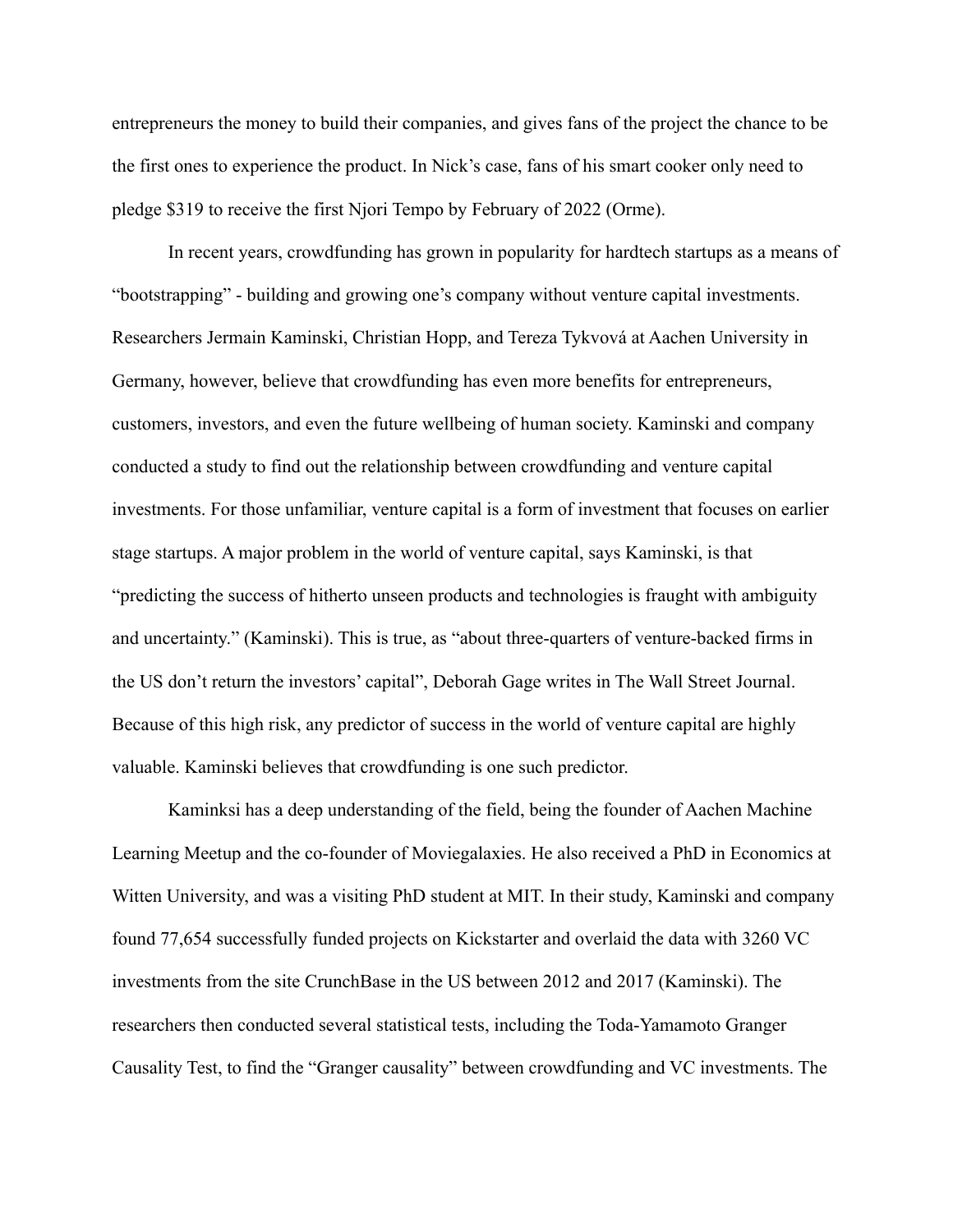time series are cointegrated and separately analyzed by region and industry. Ultimately, the researchers found that successful crowdfunding is positively related to future VC financing (Kaminski). This means that the amount in dollars raised via crowdfunding is an effective predictor of the amount raised in venture capital rounds, which is a new insight compared to past studies in the same category. Furthermore, the researchers found that this is especially true in "states with high levels of economic freedom", the "early/growth segment" of venture capital funding, and in the industries of "hardware, media and fashion" (Kaminski).

These results present a solution that solves a big problem in VC. Eric Migicovsky, a partner at Y Combinator and a teacher at its Startup School, says in a lecture: "If you are making something that people really want, they're basically throwing their money at you." (Cheung). This is a common phenomenon in VC - there is too much money and not enough companies. Venture capitalists are always looking for the "next big thing", whether that was Facebook in the 2000s, Uber in the 2010s, or DoorDash in the late 2010s. Finding emerging industries and the leaders in that industry is a major part of a venture capitalist's job. Kaminski found that crowdfunding is one tool to do this, and he believes that it is due to the very nature of reward-based crowdfunding.

First, crowdfunding "provide[s] entrepreneurs with a direct interaction with potential end users" (Kaminski). When going on a crowdfunding campaign page on Kickstarter, the lines "creators must regularly update backers" is painted in big fonts and positioned at the center of the page. The campaign websites all have five tabs, one of which is the description of the company and the product, the other four are FAQ, Updates, Comments, and Community. It's clear that communication between the user and the producer is embedded in the nature of crowdfunding. Kaminski believes that this "prove[s] useful in reshaping and improving the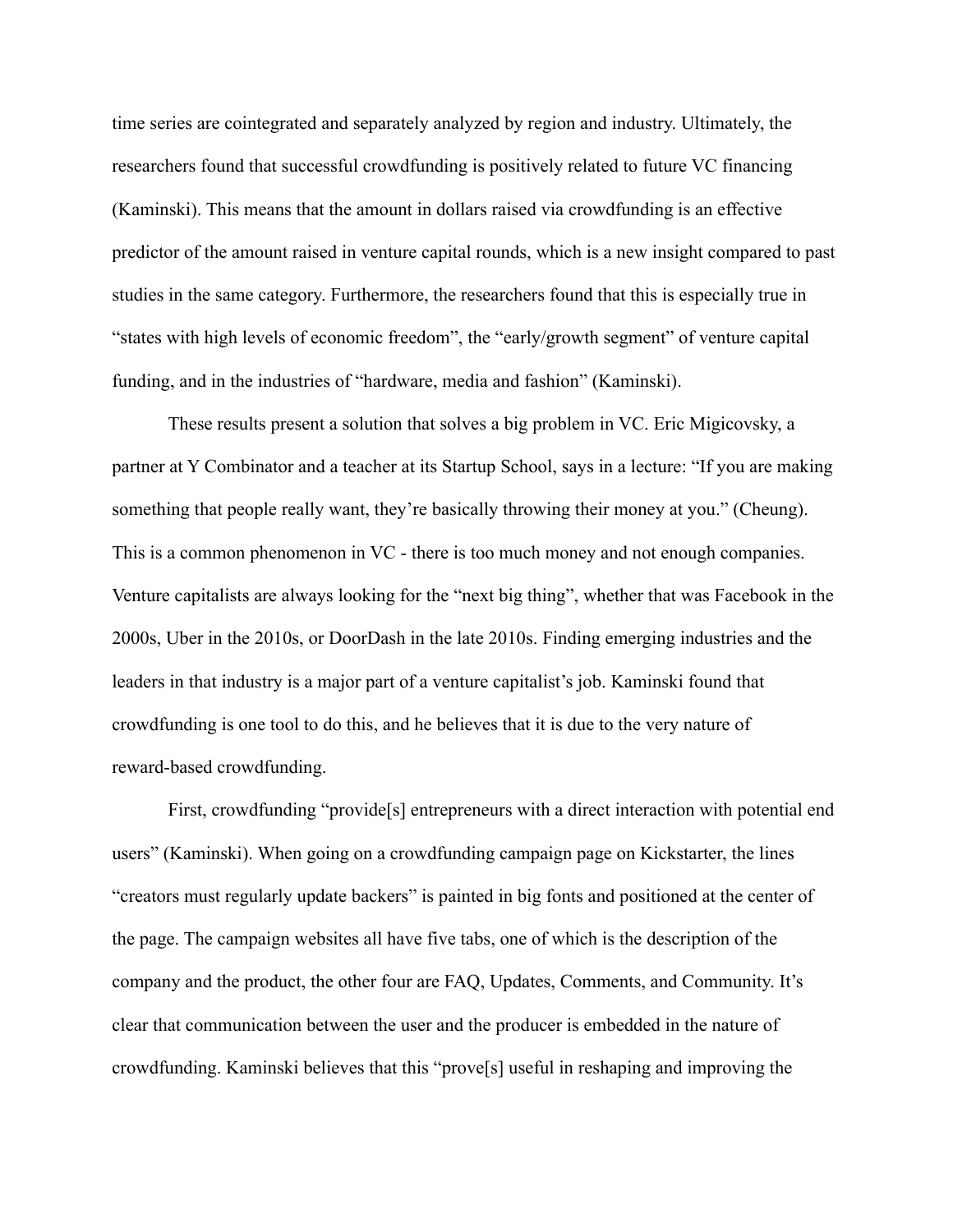product", and allows for a down-to-earth path of company building (Kaminski). Therefore, those who excel in crowdfunding also excel in talking to their customers, a vital element of any industry-leading company.

Second, crowdfunding campaigns are a good way to gain media attention. "The visible large-scale involvement of the online brand community may present a strong signal of a project's viability and market validity," writes Kaminski, "which in turn may influence the perception of other investors that have not invested yet." (Kaminski). The word "crowd" in "crowdfunding" is perhaps more important than the "funding" part - a successful crowdfunding campaign means that it is well perceived by the crowd, and a decent sized crowd usually leads to press coverage, which leads to a bigger crowd, et cetera. This cycle is in a way a version of today's "viral content marketing", which requires little to no capital investment and yields great exposure of the product. Since startups who crowdfund are usually developing never-before seen technology, this media coverage allows investors to easily find new and emerging industries and test its popularity with the consumers.

In the current state of Venture Capital, founders often feel pressured to move to Silicon Valley and software startups generally raise capital a lot more easily than more traditional industries due to their scalability and low overhang costs. Kaminski and researchers hope that this newfound relationship between crowdfunding and VC success will not only draw investors to give more attention to crowdfunding campaigns, but also relocate VC resources to states with lower economic freedom and the less-favored industries of hardware, media and fashion. With further research that expands on Kaminski's findings regarding geographic and industrial correlations to VC success, crowdfunding can even potentially be an economic tool to bridge the wealth gap and more evenly distribute income across states and industries one day.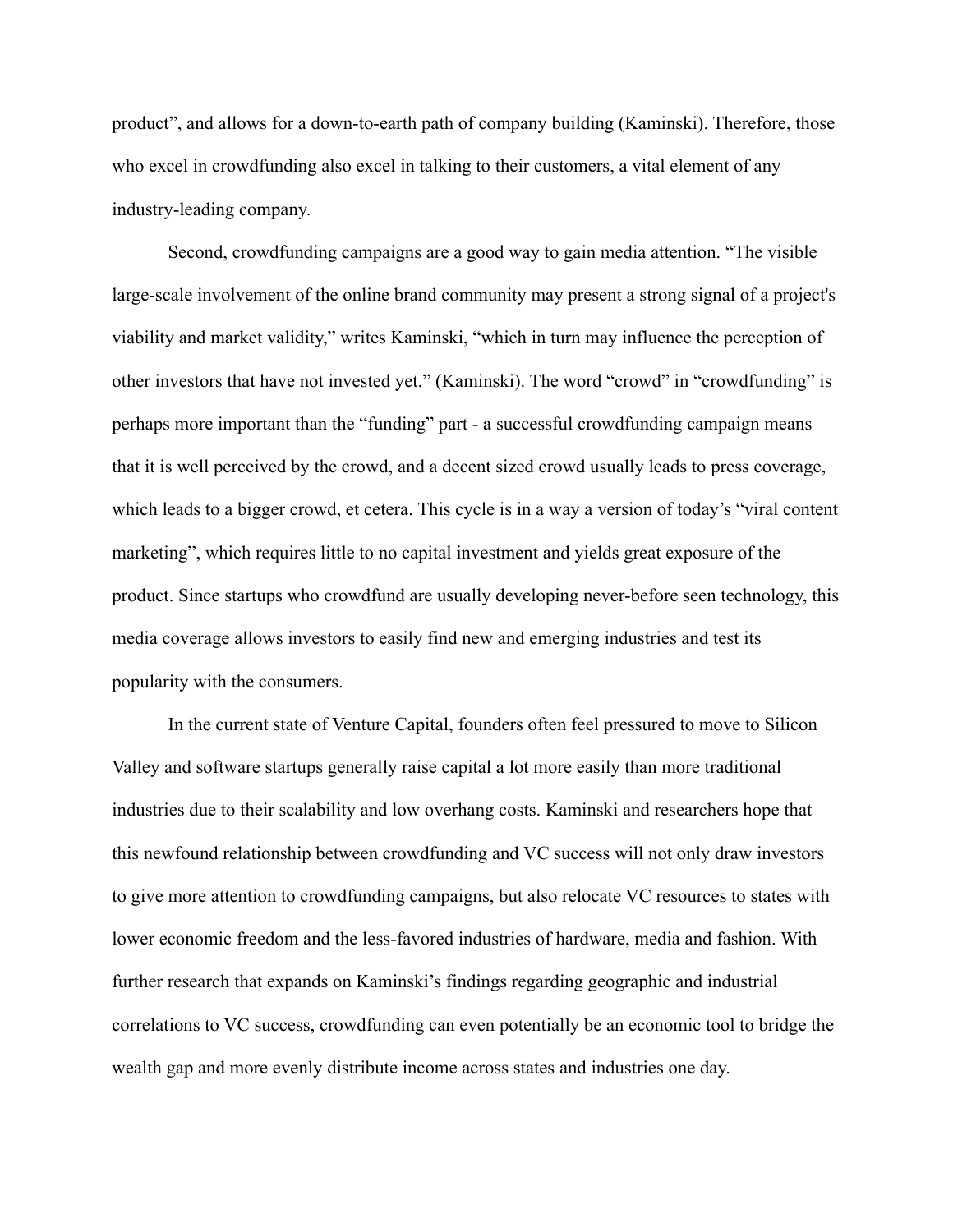Most people don't think of venture capital on a daily basis, even more don't know what venture capital is. However, VC has been quietly pushing the boundaries of society for decades. Venture capital, by nature, is an industry-building form of investment. It improves people's lives in ways that they don't know can be improved. Eric Migicovsky is one of the venture capitalists taking part in this mission today, but he is better known as the founder of Pebble, the first digital smartwatch. Pebble's 2012 campaign is still the most successful crowdfunding campaign on Kickstarter today, having had 78,471 backers and raised over \$20 million dollars (Migicovsky). Eventually, due to difficulties with suppliers and finances, Pebble was forced to sell to Fitbit for \$40 million dollars. This was also due to the intense competition from big corporations like Apple, Google, and Samsung in the space, namely the release of the Apple Watch in 2015 (Kovach). Although Pebble's story doesn't have a good ending, as most of its employees were laid off in a fire sale of an acquisition, it shows the power of crowdfunding. Crowdfunding made Pebble a hit, its success drew venture capitalists to the space, and created the brand new Smart Watch industry in under a decade. As of January 2020, 21% of all Americans own a smartwatch or fitness tracker (Vogels).

The world has never seen technology advance at a greater rate than today's rapidly changing society. Looking back at the past few decades, America went through the dot com era, the rise of smartphones, the resource allocation revolution, and countless other inventions that changed the way Americans live forever. Who's to say what to come next? Self-driving cars, artificial intelligence, genetic engineering, and commercial aerospace are just a few highlights of the type of future people once thought only possible in science fiction movies. Through the work of researchers like Kaminski, entrepreneurs and venture capitalists now enjoy a win-win-win method in fundraising through crowdfunding. Entrepreneurs win through finding success in the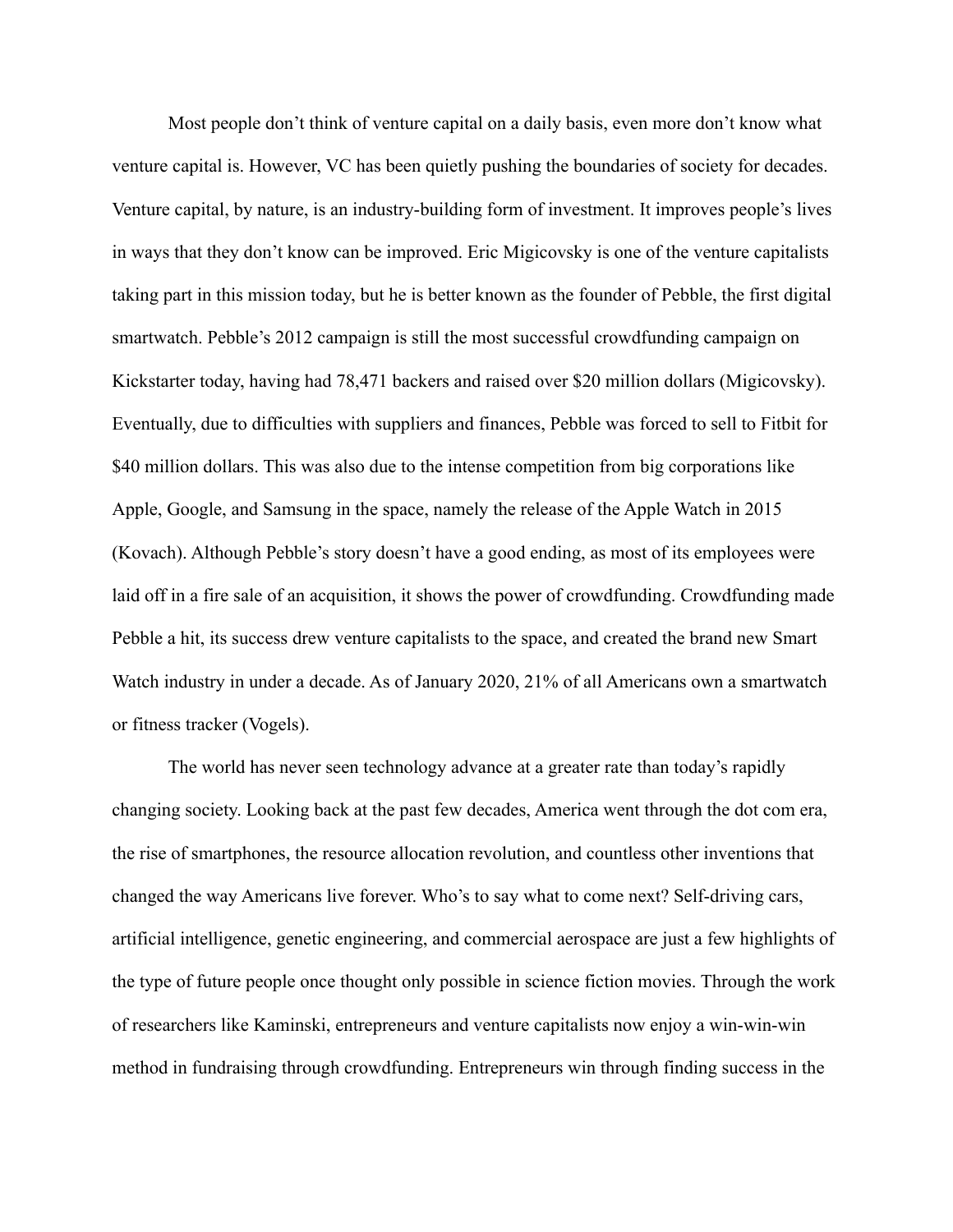product market fit of their technology; Venture capitalists win by having more insight into emerging industries and companies; Everyday citizens win by having more cutting edge technology in their lives. Crowdfunding brings these parties together, and together a future of unimaginable potential is built.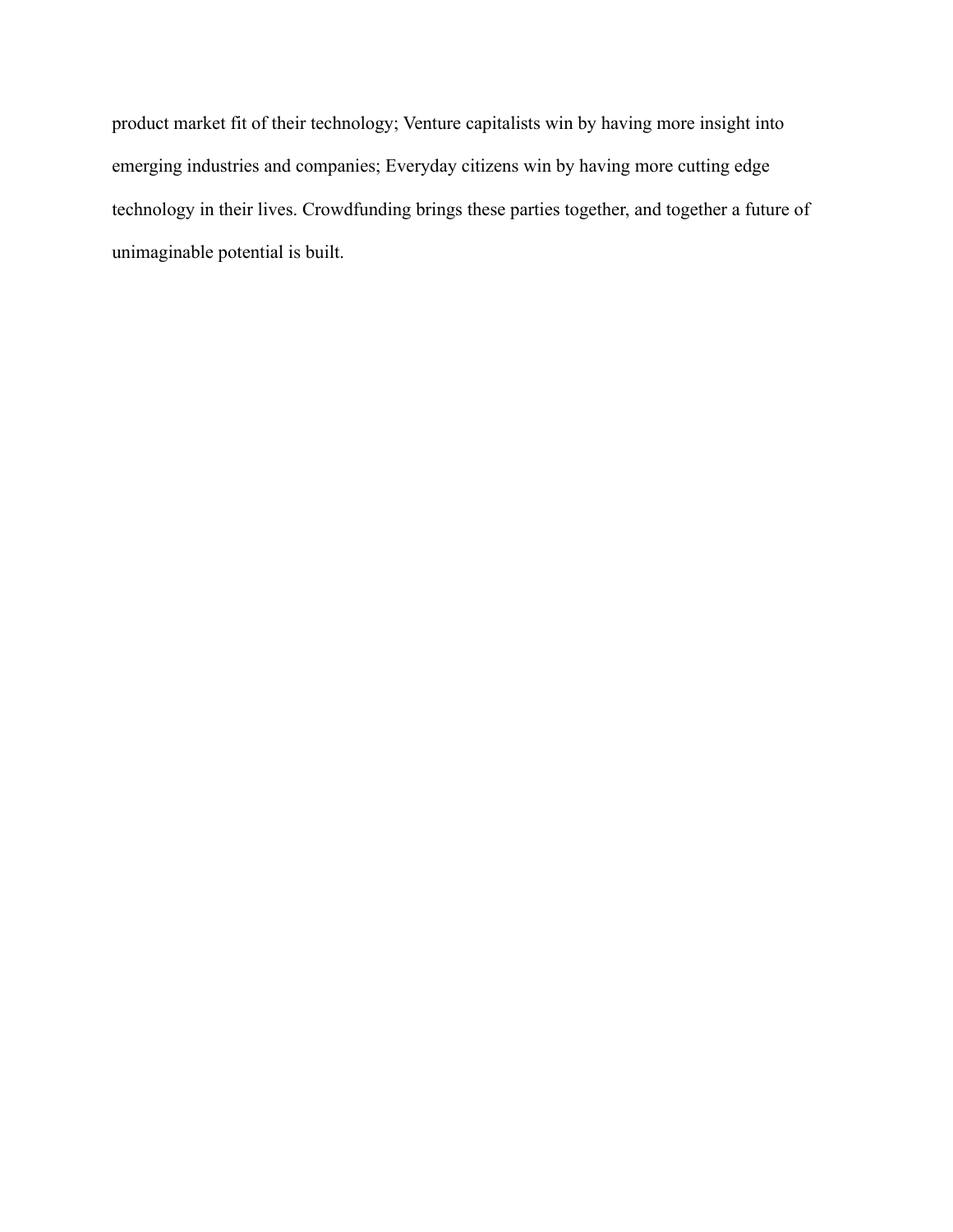## Work Cited

Jermain Kaminski, Christian Hopp, Tereza Tykvová, New technology assessment in entrepreneurial financing – Does crowdfunding predict venture capital investments?, Technological Forecasting and Social Change, Volume 139, 2019, Pages 287-302, ISSN 0040-1625, https://doi.org/10.1016/j.techfore.2018.11.015.

Orme, Nick. "Njori Tempo - The Smart Cooker for Adventurous Chefs." *Kickstarter*, 2021, www.kickstarter.com/projects/njori/njori-tempo-the-smart-cooker-for-adventurous-chefs?ref=dis covery\_category.

Migicovsky, Eric. "Pebble Time - Awesome Smartwatch, No Compromises." *Kickstarter*, 7 Dec. 2016,

www.kickstarter.com/projects/getpebble/pebble-time-awesome-smartwatch-no-compromises?ref =discovery\_most\_funded.

Cheung, Adora. "A Conversation on Hard Tech with Eric Migicovsky". *YouTube*, uploaded by Y Combinator, 12 Oct. 2018, https://www.youtube.com/watch?v=7atClUTkR3A.

Gage, Deborah. "The Venture Capital Secret: 3 Out of 4 Start-Ups Fail." *The Wall Street Journal*, Dow Jones & Company, 20 Sept. 2012,

www.wsj.com/articles/SB10000872396390443720204578004980476429190.

Kovach, Steve. "How the Hot Startup That Stole Apple's Thunder Wound up in Silicon Valley's Graveyard." *Business Insider*, Business Insider, 17 Dec. 2016,

www.businessinsider.com/how-smartwatch-pioneer-pebble-lost-everything-2016-12.